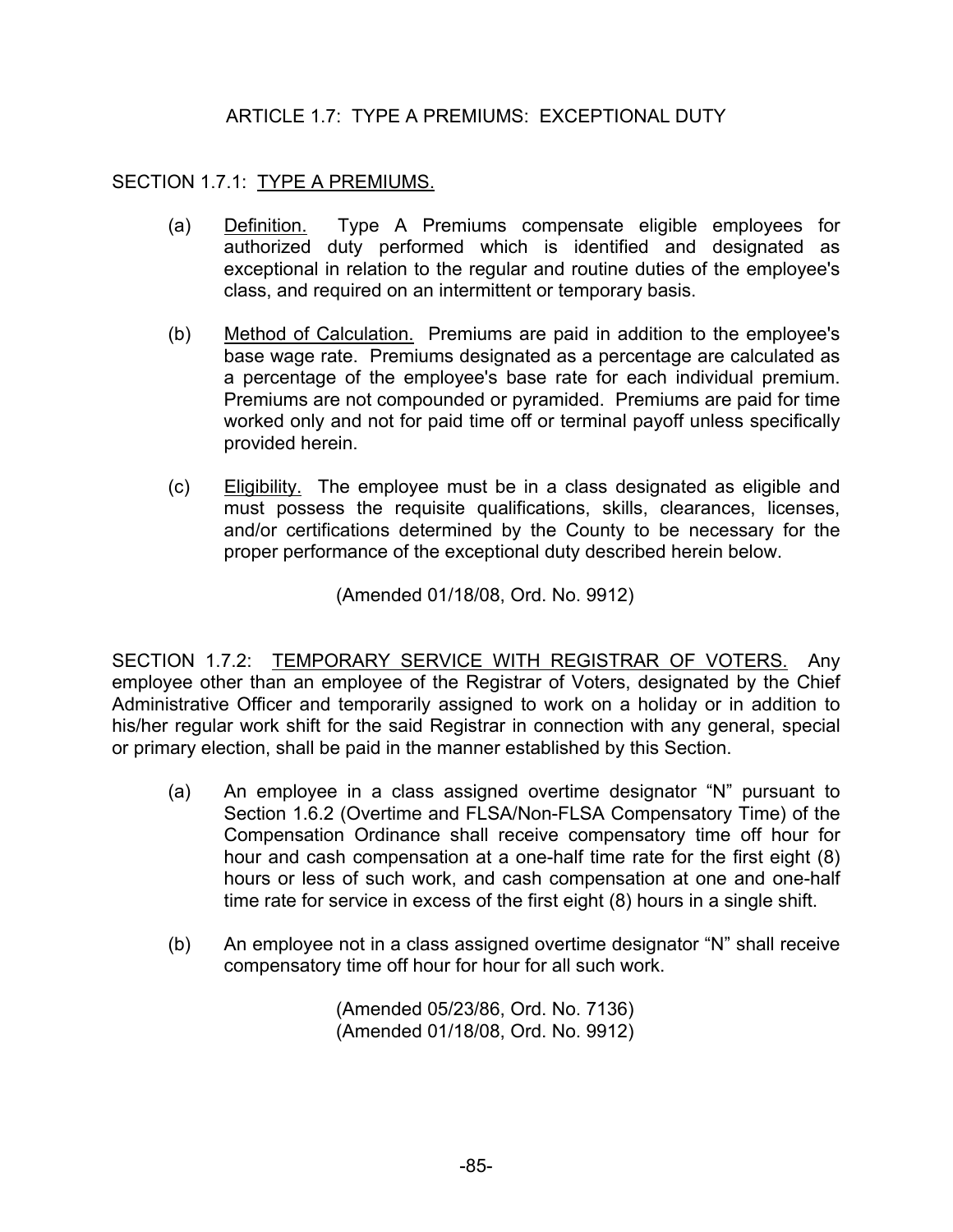SECTION 1.7.3: FORENSIC AUTOPSY LEAD WORKER. Eligible employees shall be paid ten percent (10%) of their base pay when assigned as a Lead Worker in the Medical Examiner's Office responsible for leading a team in the absence of the Forensic Autopsy Room Supervisor. This premium shall be paid only for time worked in a lead worker capacity.

### Eligible Classes:

4820 Forensic Autopsy Specialist

 (Amended 07/03/98, Ord. No. 8932) (Amended 02/11/11, Ord. No. 10106) (Amended 01/10/14, Ord. No. 10314)

## SECTION 1.7.4: TOWER CLIMBING PREMIUM.

Employees in the classes listed below shall be paid an additional one dollar and fifty cents (\$1.50) per hour for time actually spent climbing telecommunications towers. This premium shall not apply towards paid time off or terminal payoff.

| Eligible Classes: |                                        |  |
|-------------------|----------------------------------------|--|
| 6148              | Telecommunications Tech IV             |  |
| 6149              | <b>Telecommunications Tech III</b>     |  |
| 6150              | <b>Telecommunications Tech II</b>      |  |
| 6151              | <b>Telecommunications Tech I</b>       |  |
| 6152              | <b>Telecommunications Tech Trainee</b> |  |
|                   |                                        |  |

 (Repealed 10/08/02, Ord. No. 9507) (Added 06/23/06, Ord. No. 9786) (Amended 07/03/98, Ord. No. 8932) (Amended 01/18/08, Ord. No. 9912)

# SECTION 1.7.5: NIGHT DUTY COMPENSATION IN OVERNIGHT CAMPING PARKS.

(a) Upon approval of the Director of Parks and Recreation, an employee in an eligible class shall be paid at a rate of two (2) hours pay for each night that he/she is assigned night duty as described herein in (c), (d), and (e) below at a County overnight camping park.

Eligible Classes:

6342 Senior Park Ranger

6343 Supervising Park Ranger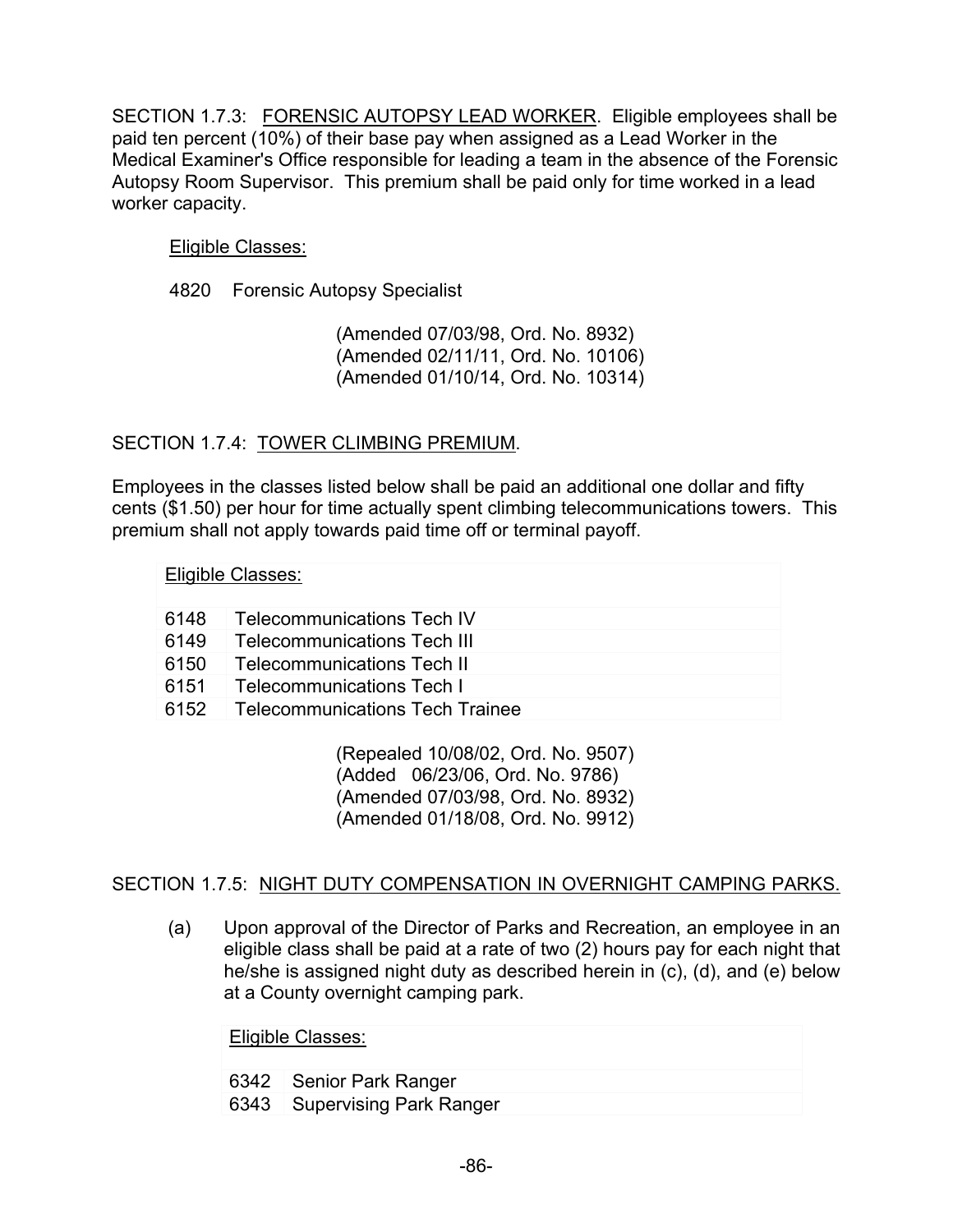(b) Upon approval of the Director of Parks and Recreation, four (4) employees in an eligible class who are assigned to roving duty, shall be paid at a rate of one (1) hour of pay for each work day he/she is assigned at a County park.

Eligible Classes:

6342 Senior Park Ranger 6343 Supervising Park Ranger

- (c) Night duty means that an employee is assigned to specific hours outside the normal work week during which he/she must remain in the camping park overnight to provide public safety and enforce park rules and regulations by performing related tasks and maintaining an on-call status;
- (d) Only one (1) employee will be assigned night duty in any one (1) park at any one time;
- (e) All hours worked by an employee while assigned night duty, to perform tasks above and beyond normal night duty assignments critical to maintaining public safety or enforcing park rules and regulations shall be compensated on an overtime basis;
- (f) This premium shall apply to time worked and shall not apply toward paid time off or to terminal payoff.

 (Amended 06/20/86, Ord. No. 7154) (Amended 12/19/86, Ord. No. 7254) (Amended 01/18/08, Ord. No. 9912)

SECTION 1.7.6: EQUIPMENT OPERATORS TOXIC SEALERS. An employee in Liquid Waste Class 7080, Sanitation Regional Supervisor, shall be paid at a rate of sixty cents (\$0.60) higher than prescribed for said class for each hour worked in immediate proximity exposure to toxic sealers.

> (Amended 07/27/90, Ord. No. 7789) (Amended 09/21/90, Ord. No. 7810) (Amended 08/15/97, Ord. No. 8820) (Amended 01/18/08, Ord. No. 9912)

SECTION 1.7.7: ASSIGNMENT PREMIUMS (CM UNIT ONLY). The premium compensation set forth in this Section shall apply to time worked and shall not apply toward paid time off or to terminal pay off.

(a) Certain Equipment Operators.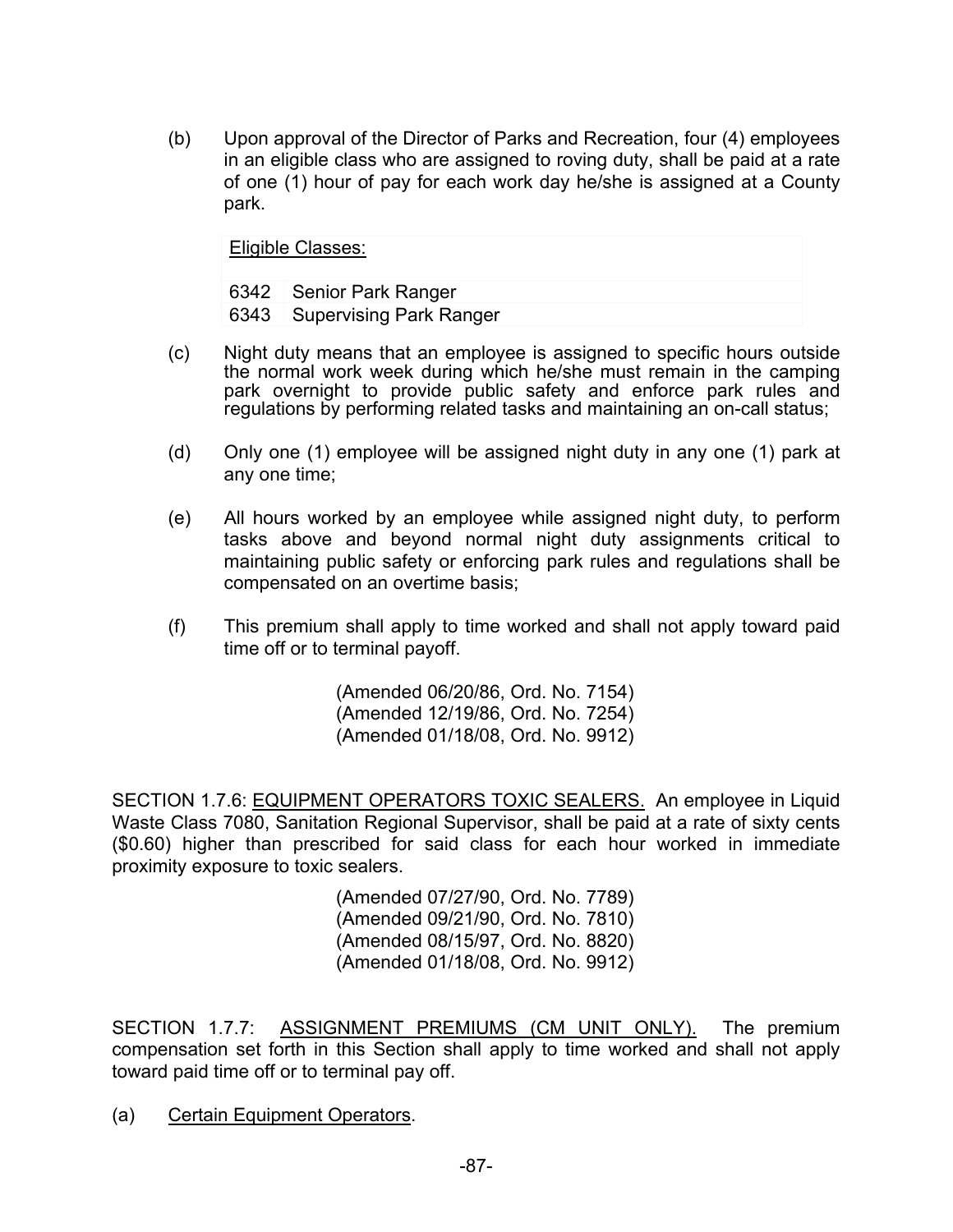(1) Employees in classes listed below shall be paid fifty cents (\$0.50) per hour premium while tree trimming. The department will determine which tasks are appropriate to earn the premium. These tasks may include but not limited to: Tasks requiring the wearing of personal protective equipment and requiring the use of chainsaws.

Eligible Classes:

| 006023 | <b>Road Maintenance Worker</b>            |
|--------|-------------------------------------------|
| 006035 | <b>Equipment Operator</b>                 |
| 006036 | <b>Sr Equipment Operator</b>              |
| 006345 | <b>Sr Park Maintenance Worker</b>         |
| 006347 | <b>Park Maintenance Worker</b>            |
| 007540 | <b>Construction &amp; Services Worker</b> |

(2) Employees in classes listed below shall be paid twenty-five cents (\$0.25) per hour premium while operating a motor sweeper.

Eligible Classes:

| 006023 | Road Maintenance Worker                   |
|--------|-------------------------------------------|
| 006035 | <b>Equipment Operator</b>                 |
| 006036 | <b>Sr Equipment Operator</b>              |
| 007001 | <b>Airport Technician</b>                 |
| 007540 | <b>Construction &amp; Services Worker</b> |
|        | (Amended 07/27/90, Ord, No. 778           |

(Amended 07/27/90, Ord. No. 7789) (Amended 01/18/08, Ord. No. 9912) (Amended 09/25/09, Ord. No. 10008) (Amended 11/05/10, Ord. No. 10079) (Amended 12/03/13, Ord. No. 10303) (Amended 08/05/16, Ord. No. 10432)

SECTION 1.7.8: COMPENSATION FOR LUNCH TIME SUPERVISOR OF ADULT INSTITUTION-RESIDENTS. Any employee, except Adult Institution employees who are scheduled to work more than forty (40) hours per week, who is required to supervise Adult Institution residents during his/her lunch period shall, at the employee's option be granted either equal compensatory time off, or be paid cash compensation for such work. The rate of compensation shall be computed in accordance with Section 1.6.2 (Overtime and FLSA/Non-FLSA Compensatory Time) of the Compensation Ordinance.

(Amended 01/18/08, Ord. No. 9912)

SECTION 1.7.9: CLINIC PHYSICIAN.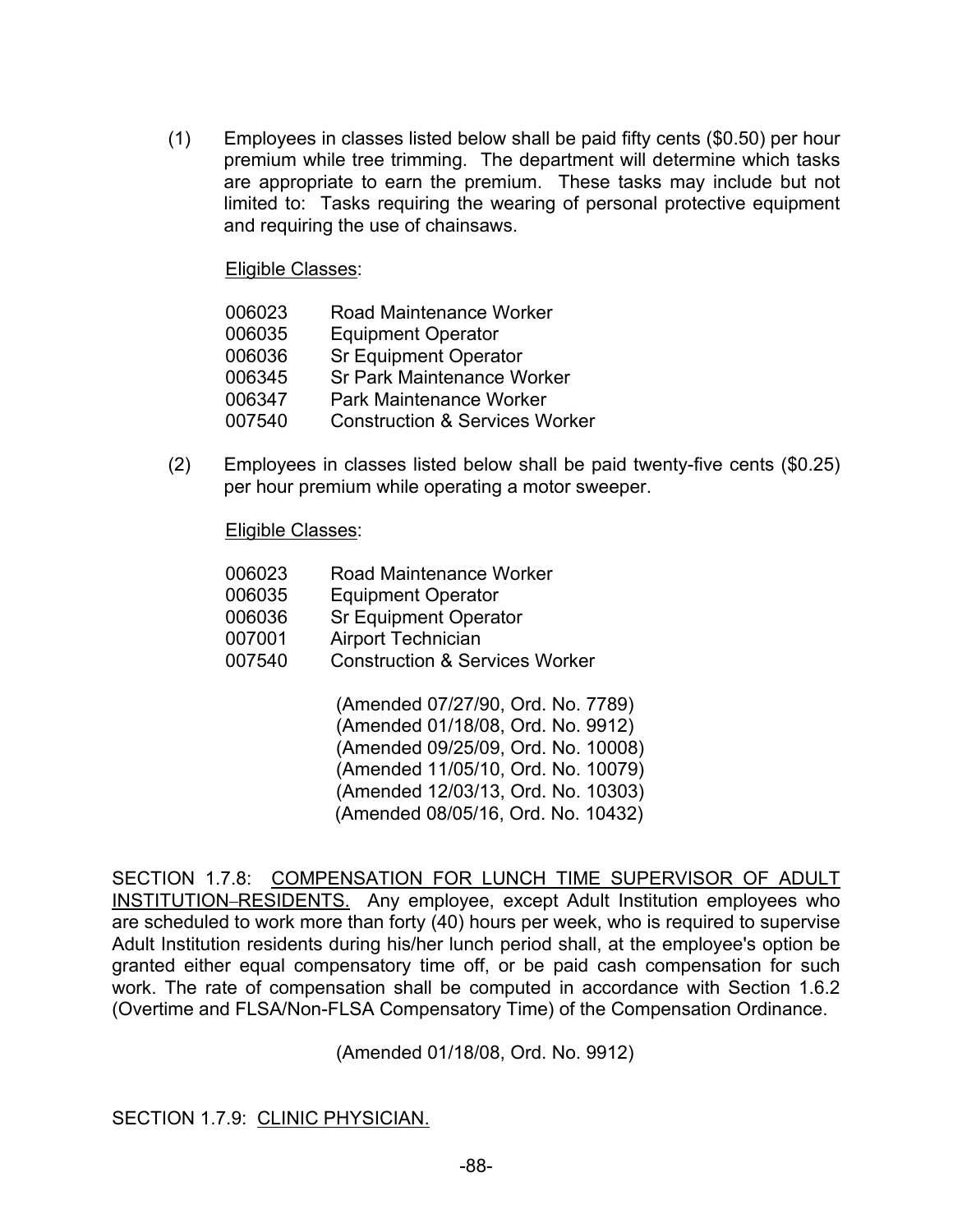#### (Repealed 11/22/19, Ord. No. 10627)

#### SECTION 1.7.10: HELICOPTER DUTY.

This section establishes additional compensation for a properly qualified employee who is assigned to operate a Sheriff's Department helicopter as its pilot or for an employee who is assigned to service in a Sheriff's Department helicopter as a Tactical Flight Officer.

#### (a) Eligibility

 Helicopter Pilot. Pilots are defined as those employees who are certified by the FAA as commercial helicopter pilots and are approved by the ASTREA lieutenant to act as "pilot in command" of a patrol or firefighting/rescue helicopter.

The ASTREA lieutenant's status as "pilot in command" must be approved by the Emergency Services Captain.

 Tactical Flight Officer. Helicopter Tactical Flight Officers are defined as those employees who have successfully completed the ASTREA Tactical Flight Officer training syllabus and are approved by the ASTREA lieutenant to act as a fully functional tactical flight officer of a patrol helicopter.

#### Eligible Classes:

Employees who are assigned to ASTREA on a full time basis in the following classes:

- 5746 Deputy Sheriff
- 5780 Sheriff's Lieutenant
- 5790 Sheriff's Sergeant
- (b) Calculation of Premium. For each full standard work period of eighty-five (85) hours an eligible employee shall receive, in addition to his/her base biweekly rate, the following:

Pilot:

| <b>Years of Service</b>                                                | <b>Amount of Premium</b> |
|------------------------------------------------------------------------|--------------------------|
| Pilots assigned to ASTREA with less than   7.5% of base pay<br>5 years |                          |
| Pilots assigned to ASTREA with 5 years   12.5% of base pay<br>or more  |                          |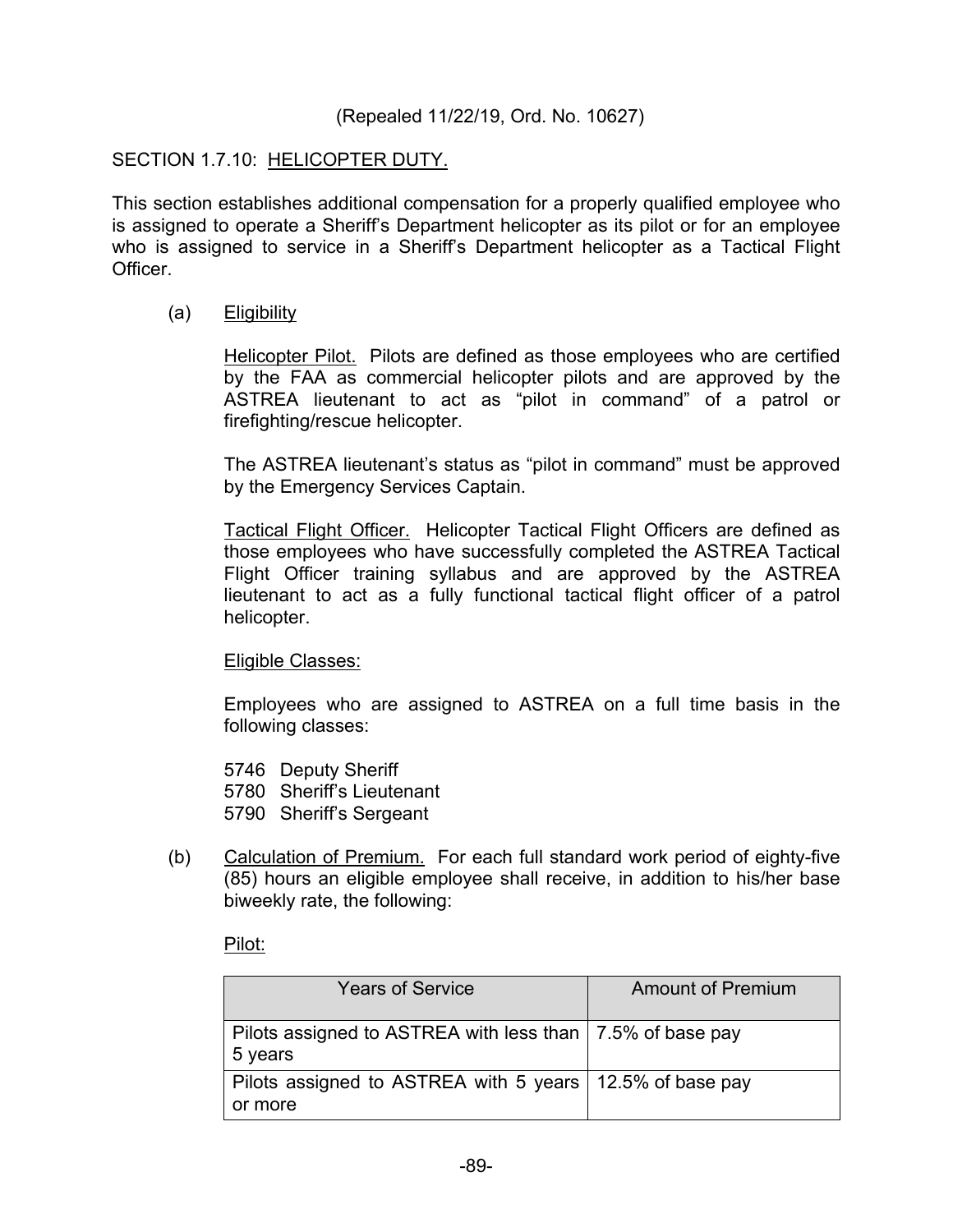This premium shall apply for an eighty five (85) hour standard work period. Thereafter, the FLSA regular rate for overtime shall apply. This premium shall apply for time worked and toward paid time off, not including overtime. This premium does not apply towards terminal pay.

Tactical Flight Officer:

| <b>Tactical Flight Officer Premium</b> |  |  | <b>Amount of Premium</b> |  |                                                                  |
|----------------------------------------|--|--|--------------------------|--|------------------------------------------------------------------|
| <b>ASTREA</b>                          |  |  |                          |  | Tactical Flight Officers assigned to $\frac{1}{5\%}$ of base pay |

This premium shall apply for an eighty five (85) hour standard work period. Thereafter, the FLSA regular rate for overtime shall apply. This premium shall apply for time worked and toward paid time off, not including overtime. This premium does not apply towards terminal pay.

(c) Employees with more than one assignment/tour of duty in ASTREA shall calculate their years of service in ASTREA cumulatively.

> (Amended 07/26/91, Ord. No. 7945) (Amended 07/03/98, Ord. No. 8920) (Amended 01/18/08, Ord. No. 9912) (Amended 10/21/11, Ord. No. 10175)

SECTION 1.7.11: HELICOPTER OBSERVER.

(Repealed 01/18/08, Ord. No. 9912)

### SECTION 1.7.12: IN-SERVICE SHERIFF'S TRAINING PREMIUM.

- (a) A Deputy Sheriff or Deputy Sheriff-Detentions/Court Services, who has been designated by the Department as a Training Officer shall be compensated forty five dollars (\$45.00) biweekly, based on \$0.53/hour for an eighty-five (85) hour standard work period in addition to the regular rate of pay. Thereafter, the FLSA regular rate for overtime shall apply.
- (b) The premium bonus provided to Training Officers shall not be considered a permanent form of additional compensation. This bonus will only be provided to those officers actually designated by the appointing authority.
- (c) This premium shall apply to paid leave, but shall not apply to terminal payoff.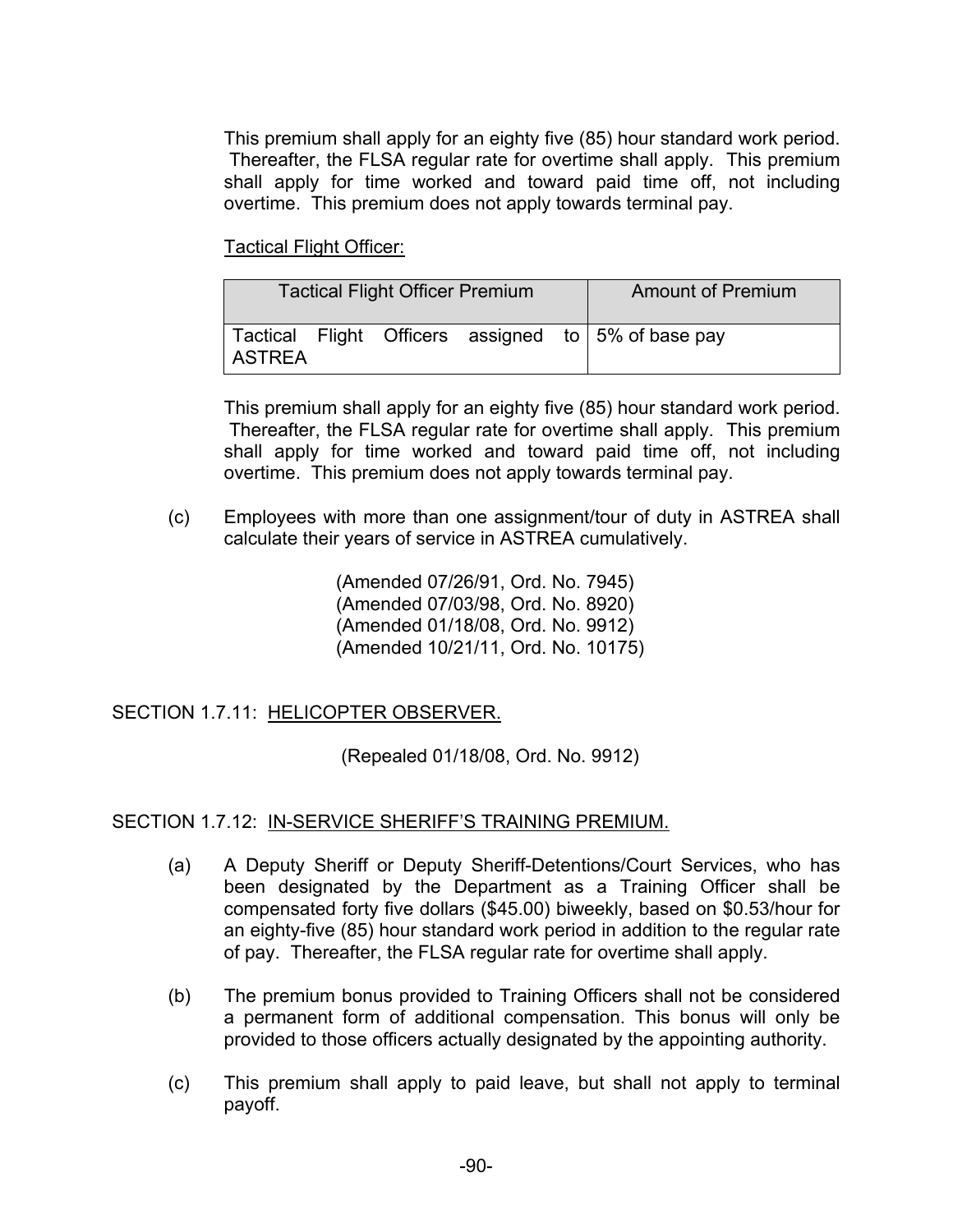#### Eligible Classes:

5746 Deputy Sheriff 5757 Deputy Sheriff - Detentions/Court Services

> (Amended 09/21/90, Ord. No. 7810) (Amended 03/19/93, Ord. No. 8217) (Amended 07/05/96, Ord. No. 8650) (Amended 01/01/00, Ord. No. 9099) (Amended 04/16/02, Ord. No. 9453) (Amended 01/18/08, Ord. No. 9912)

### SECTION 1.7.13: TREE TRIMMER/MOTOR SWEEPER OPERATOR.

(Repealed 01/18/08, Ord. No. 9912)

### SECTION 1.7.14: HANDLING OF EXPLOSIVE DEVICE/SUBSTANCE PREMIUM.

This section establishes additional compensation for a properly qualified employee who performs the functions required to neutralize any suspected or actual explosive device or substance.

(a) Eligibility. An employee, listed below, must be assigned full time duty as a member of the Arson/Explosive Unit. Eligible employees must be certified by the FBI as a graduate of the Hazardous Devices School. Eligible employees must successfully complete a re-certification through the FBI every three years to remain eligible for this premium.

Eligible Classes:

 5746 Deputy Sheriff 5790 Sheriff's Sergeant

(b) Calculation of Premium. For each full standard work period of eightyfive (85) hours, an eligible employee shall receive, in addition to his/her base biweekly rate, the following:

| <b>Years of Service</b>                                          | <b>Amount of Premium</b> |
|------------------------------------------------------------------|--------------------------|
| Eligible classes assigned to Bomb/Arson<br>for less than 5 years | 5% of base pay           |
| Eligible classes assigned to Bomb/Arson<br>for 5 years or more   | 10% of base pay          |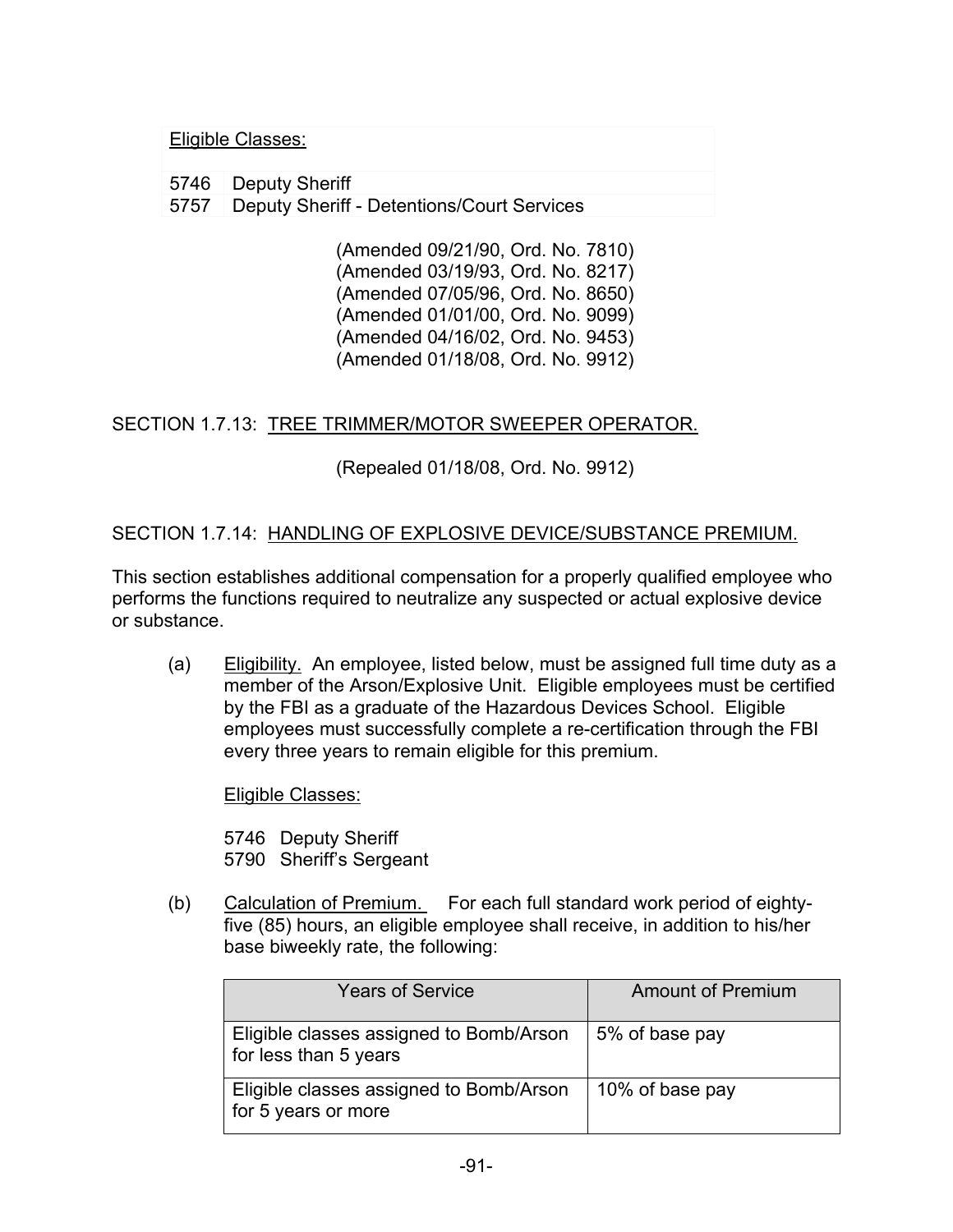This premium shall apply for an eighty five (85) hour standard work period. Thereafter, the FLSA regular rate for overtime shall apply. This premium shall apply for time worked and toward paid time off, not including overtime. This premium does not apply towards terminal pay.

(c) Employees with more than one assignment/tour of duty in Bomb/Arson shall calculate their years of service in Bomb/Arson cumulatively.

> (Amended 01/27/89, Ord. No. 7585) (Amended 01/18/08, Ord. No. 9912) (Amended 10/21/11, Ord. No. 10175)

### Section 1.7.15: COUNTY PARK "ROVER" ASSIGNMENT.

(Repealed 01/18/08, Ord. No. 9912)

SECTION 1.7.16: SHERIFF'S DISPATCHER TRAINING PREMIUM. Eligible employees shall be paid an additional one dollar and fifty cents (\$1.50) per hour to provide training to newly hired staff in the areas of telephone and radio communications in the Sheriff's Communication Center. This type of training, which applies only to the Sheriff's Communication Center, is distinguished from what is considered typical training in that this training requires eligible employees to monitor trainees' work side-by-side on a telephone or radio console and prepare evaluations to be submitted to the Supervising Sheriff's Emergency Services Dispatcher in charge of training. This premium shall be paid for time worked only.

Eligible Classes:

- 2821 Sheriff's Communication Dispatcher
- 2822 Sheriff's Emergency Services Dispatcher

(Added 01/21/94, Ord. No. 8350) (Amended 07/17/01, Ord. No. 9356) (Amended 01/18/08, Ord. No. 9912)

SECTION 1.7.17: SHERIFF'S DISPATCHER LEAD PREMIUM. Eligible employees shall be paid ten percent (10%) of their base pay when assigned as a lead dispatcher responsible for staffing the radio or telephone master console in the Sheriff's Communications Center. This premium shall be paid for time worked and there shall be only a maximum of five (5) employees assigned as a lead dispatcher at any one time. Furthermore, employees receiving the lead premium shall not be eligible to receive the Sheriff's Dispatcher Training Premium (Section 1.7.16).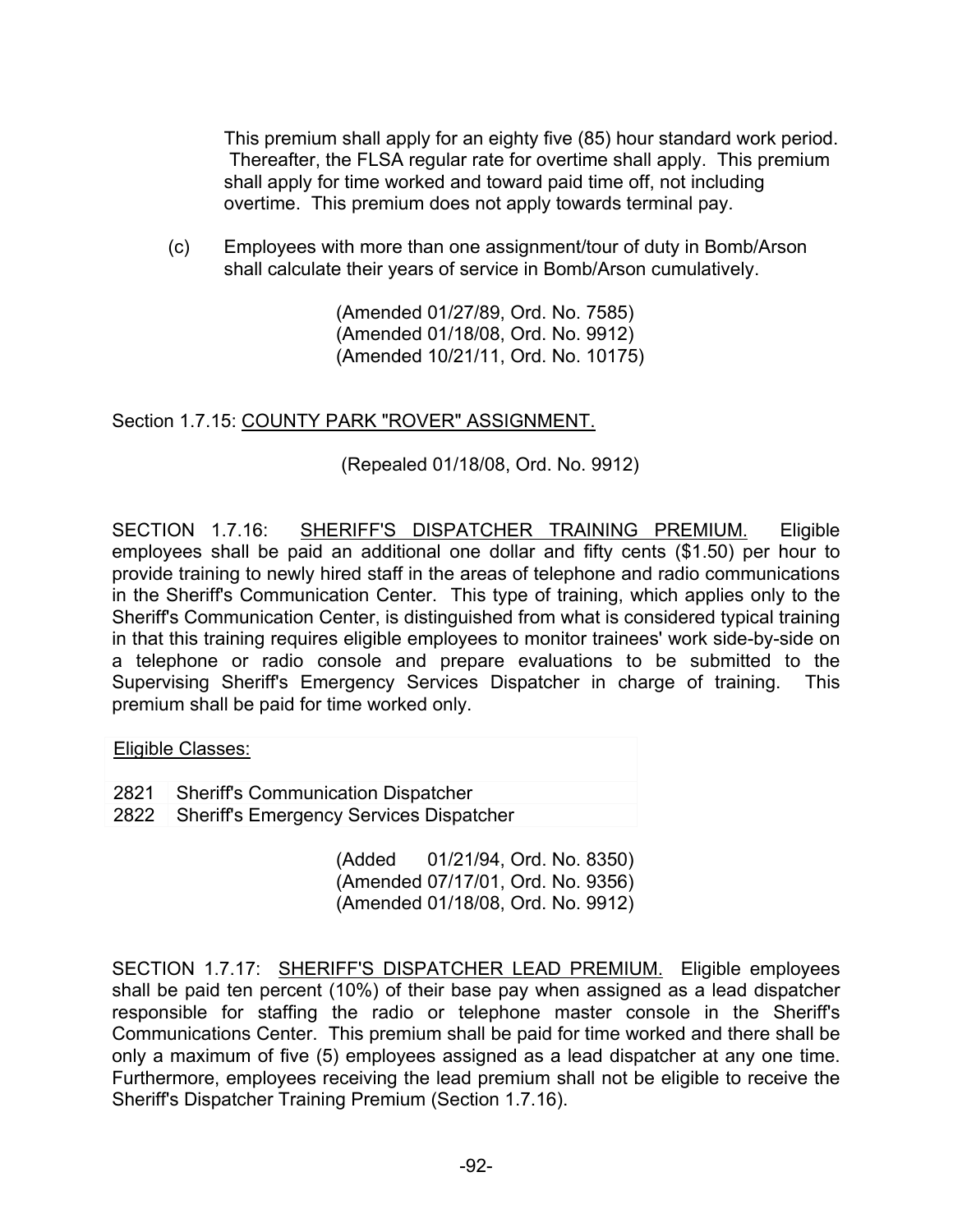| <u> Eligible Class:</u> |                                                |  |
|-------------------------|------------------------------------------------|--|
| 2822                    | <b>Sheriff's Emergency Services Dispatcher</b> |  |

(Added 01/21/94, Ord. No. 8350) (Amended 07/17/01, Ord. No. 9356) (Amended 01/18/08, Ord. No. 9912)

SECTION 1.7.18: SHERIFF'S DETENTIONS BOOKING PROCEDURES AND DETENTIONS INFORMATION ASSISTANT TRAINING PREMIUM.

- (a) Detentions Processing Technician: Eligible employees shall be paid an additional forty-five cents (\$0.45) per hour to provide training to newly hired staff in the areas of pre-book, book, pre-release, release and court paper preparation in the Sheriff's booking facilities. This type of training, which applies only to Sheriff's Detentions Processing Technicians, is distinguished from what is considered typical training in that this training requires eligible employees to monitor trainees' work side-by-side for review and understanding of all booking procedures and related detention and court process and prepare evaluations to be submitted to the Detention Processing Supervisor in charge of training. This premium shall be paid for time worked only.
- (b) Detentions Information Assistant: Employees shall be paid an additional forty-five cents (\$0.45) per hour to provide training to newly hired staff in the areas of receipt and disbursement of property, receipt and disbursement of monies, video conferencing and scheduling of visits. This premium shall be paid for time worked only.

| Eligible Classes: |                                         |  |
|-------------------|-----------------------------------------|--|
| 3002              | <b>Detentions Processing Technician</b> |  |
| 3001              | Detentions Information Assistant        |  |

(Added 07/05/96, Ord. No. 8650) (Amended 08/02/96, Ord. No. 8707) (Amended 07/17/01, Ord. No. 9356) (Amended 04/16/02, Ord. No. 9453) (Amended 01/18/08, Ord. No. 9912)

SECTION 1.7.19 PRISONER TRANSPORTATION PREMIUM. This section establishes additional compensation for a properly qualified employee assigned to the Sheriff's Department Prisoner Transportation Detail assigned to operate all of the rolling-stock equipment in the Sheriff's Department Prisoner Transportation Detail including equipment weighing thirty seven thousand four hundred (37,400) or more pounds, or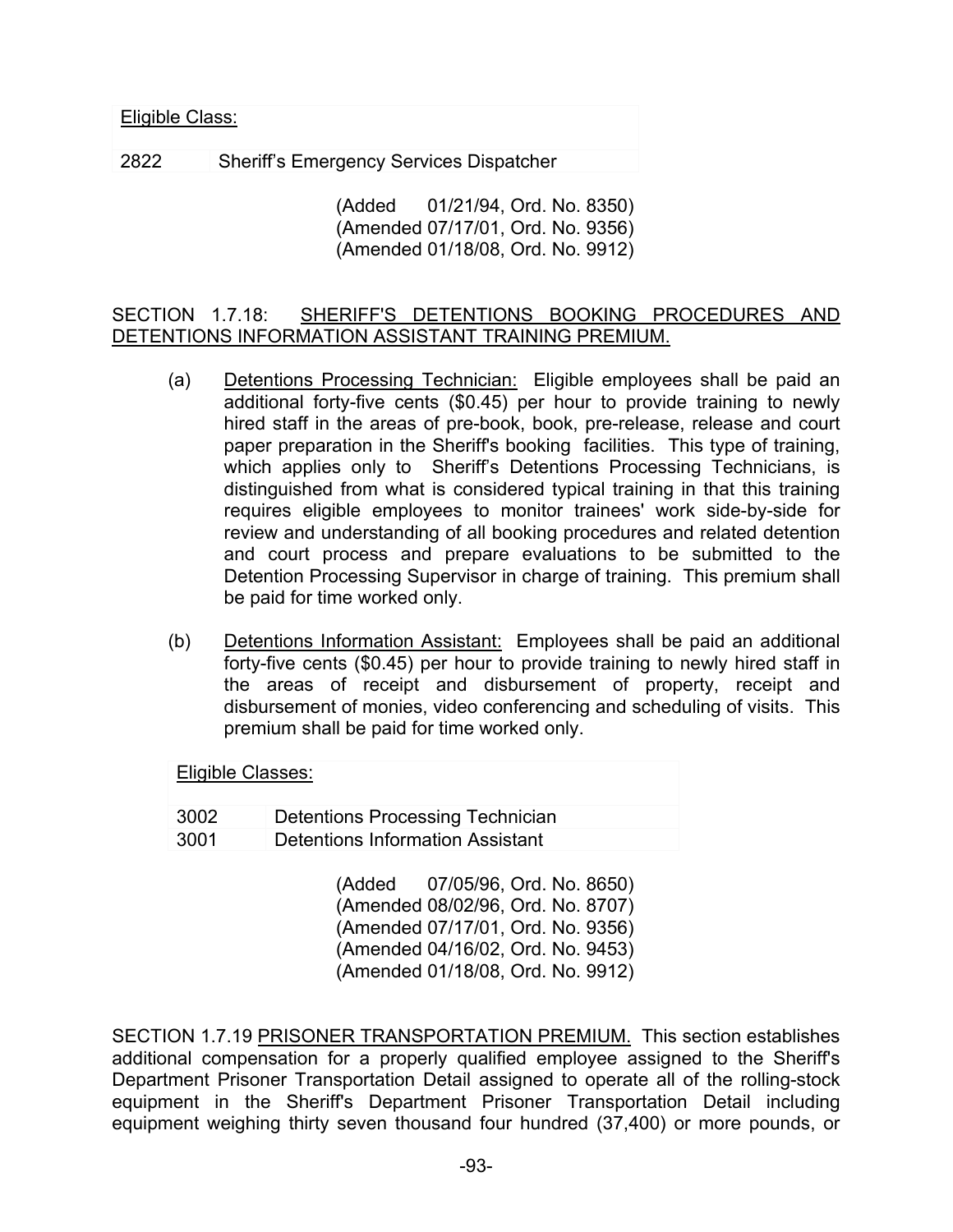equipment which is designed to transport forty (40) or more passengers including the driver.

- (a) Eligibility. Only an employee in Class 5746 (Deputy Sheriff) or 5757 (Deputy Sheriff - Detentions/Court Service) assigned to the Prisoner Transportation Detail who possess the required certification, and after receiving forty (40) hours of bus operation training along with twohundred-forty (240) hours of phase training is eligible to receive this premium.
- (b) Calculation of Premium. A Deputy Sheriff or Deputy Sheriff-Detentions/Court Services shall be compensated three percent (3%) higher than the employee's base rate of compensation for each full standard work period so assigned. Periods of assignment for less than a full, standard work period shall be pro-rated. This premium shall apply to paid leave but shall not apply to terminal payoff.

(Added 07/05/96, Ord. No. 8650) (Amended 09/17/96, Ord. No. 8721) (Amended 01/01/00, Ord. No. 9099) (Amended 04/16/02, Ord. No. 9453) (Amended 01/18/08, Ord. No. 9912)

### SECTION 1.7.20: MOTOR OFFICER PREMIUM.

- (a) A Deputy Sheriff, regardless of rank, who has been assigned as a motor officer shall be given four (4) consecutive hours per work week for home garaging and maintenance of their motorcycles. Said time shall be paid and considered time worked.
- (b) Deputies, regardless of rank, permanently assigned to a motor officer position shall have successfully completed a P.O.S.T. certified eighty (80) hour motorcycle riding training course. A deputy so qualified shall receive an additional seven and one-half percent (7.5%) in addition to the employee's base rate.

Eligible Classes: Classes designated DS.

(Added 07/05/96, Ord. No. 8650) (Amended 01/18/08, Ord. No. 9912)

SECTION 1.7.21 CHILD SUPPORT OFFICER LEAD PREMIUM. Eligible employees shall be paid seven and one-half percent (7.5%) of their base pay when assigned as a lead Child Support Officer responsible for leading a team and providing technical training guidance to other Child Support Officers. This premium shall be paid only for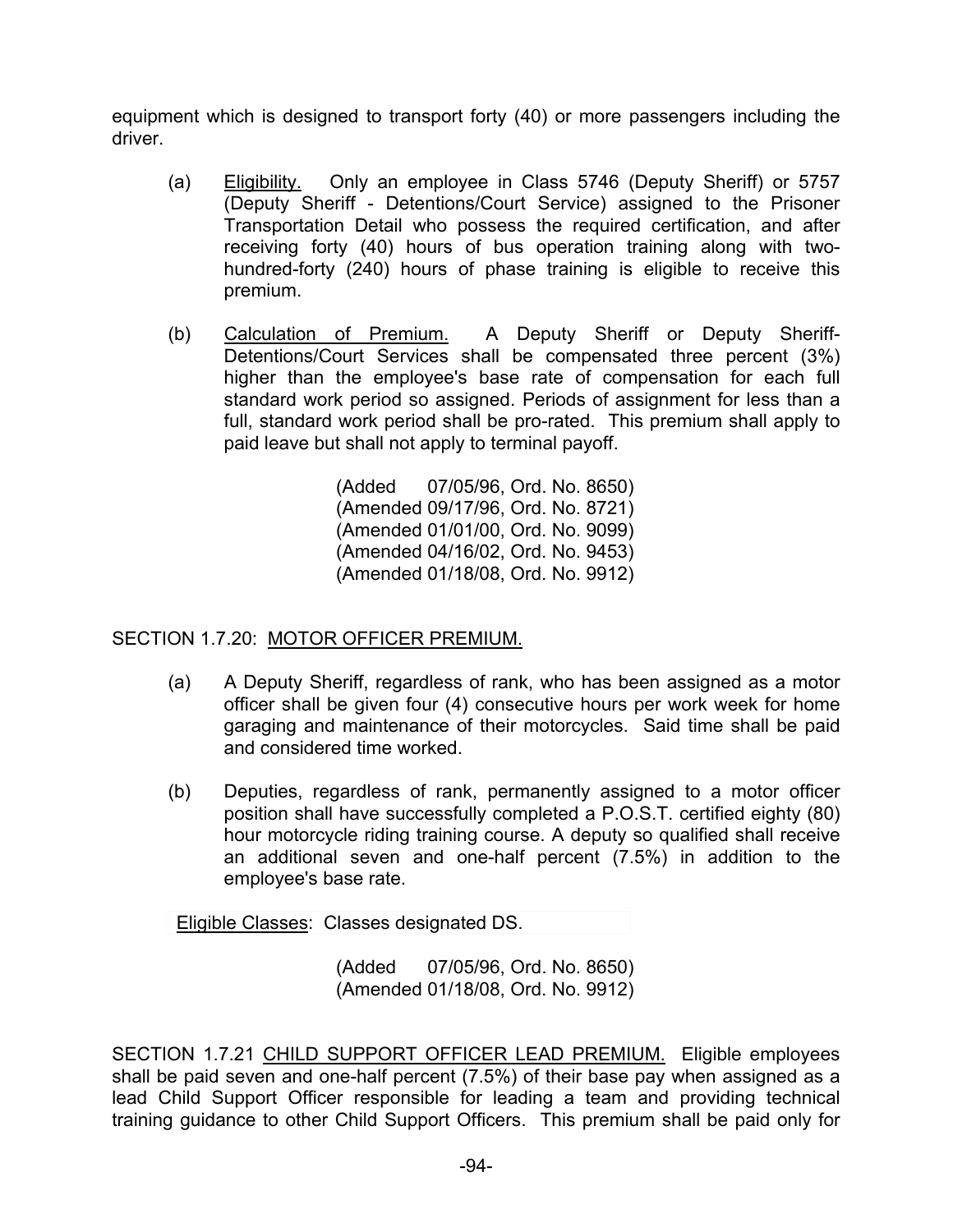time worked in a lead worker position.

Eligible Class:

2941 Child Support Officer

(Added 02/28/97, Ord. No. 8771) (Amended 01/18/08, Ord. No. 9912)

SECTION 1.7.22: HAZARDOUS INCIDENT RESPONSE WORK - ENVIRONMENTAL HEALTH SPECIALISTS. Eligible employees who are assigned to perform hazardous incident response work shall be compensated at Step 5 of the rate for class 4723, Environmental Health Specialist III, for each hour actually worked performing hazardous incident response duties. To be considered eligible to perform this work the employee must possess current training and certification in hazardous incident response work.

Eligible Classes:

4722 Environmental Health Specialist II 4723 Environmental Health Specialist III

> (Added 02/28/97, Ord. No. 8773) (Amended 01/18/08, Ord. No. 9912)

SECTION 1.7.23: SOLID WASTE TRANSITION PREMIUM.

(Repealed 04/01/05, Ord. No. 9708)

SECTION 1.7.23: OPEN ENROLLEE INCENTIVE PROGRAM.

(Added 12/21/07, Ord. 9910) (Repealed 10/04/13, Ord. No. 10290)

SECTION 1.7.24: CORPORAL ASSIGNMENT PREMIUM. A Deputy Sheriff or Deputy Sheriff-Detentions/Court Services, who has been designated by the Department as a Corporal shall be compensated an additional five (5%) percent in addition to the employee's base wage rate. This premium shall apply to paid leave, but shall not apply to terminal payoff.

Eligible Classes:

5746 Deputy Sheriff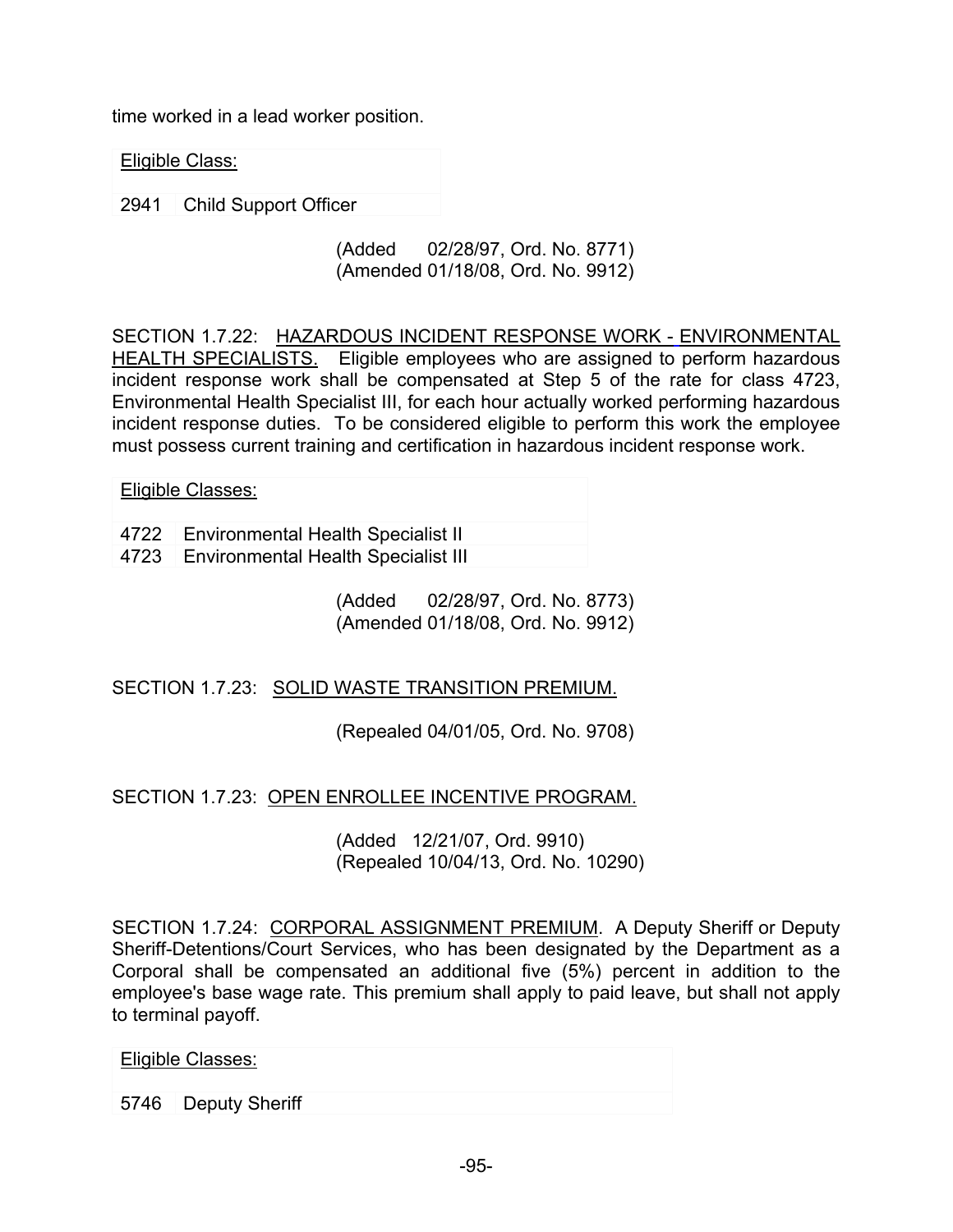Eligible Classes:

5757 Deputy Sheriff - Detentions/Court Services

(Added 07/03/98, Ord. No. 8920) (Amended 01/01/00, Ord. No. 9099) (Amended 04/16/02, Ord. No. 9453) (Amended 01/18/08, Ord. No. 9912)

SECTION 1.7.25: DETECTIVE ASSIGNMENT PREMIUM. A Deputy Sheriff who has been designated by the Department as a Detective shall be compensated an additional five (5%) percent in addition to the employee's base wage rate. This premium shall apply to paid leave, but shall not apply to terminal payoff.

Eligible Class:

5746 Deputy Sheriff

(Added 07/03/98, Ord. No. 8920) (Amended 01/18/08, Ord. No. 9912)

SECTION 1.7.26: ASBESTOS AND LEAD PAINT ABATEMENT. Employees assigned to asbestos and/or lead paint abatement work shall be compensated one dollar (\$1.00) per hour for each hour engaged in such assignment or work. This premium shall be paid only for time worked.

Eligible Classes: Classes designated CM and CR.

(Added 07/03/98, Ord. No. 8932) (Amended 01/18/08, Ord. No. 9912)

SECTION 1.7.27: JUVENILE DRUG COURT PROGRAM.

(Repealed 01/16/09, Ord. No. 9963)

SECTION 1.7.28: SHIFT LEADER PREMIUM. Eligible employees shall receive a differential of three dollars (\$3.00) per hour when assigned as a shift-leader. This premium shall not apply to paid leave and shall not apply to terminal payoff.

Eligible Classes: Classes designated PO.

(Added 06/23/06, Ord. No. 9786) (Amended 01/18/08, Ord. No. 9912)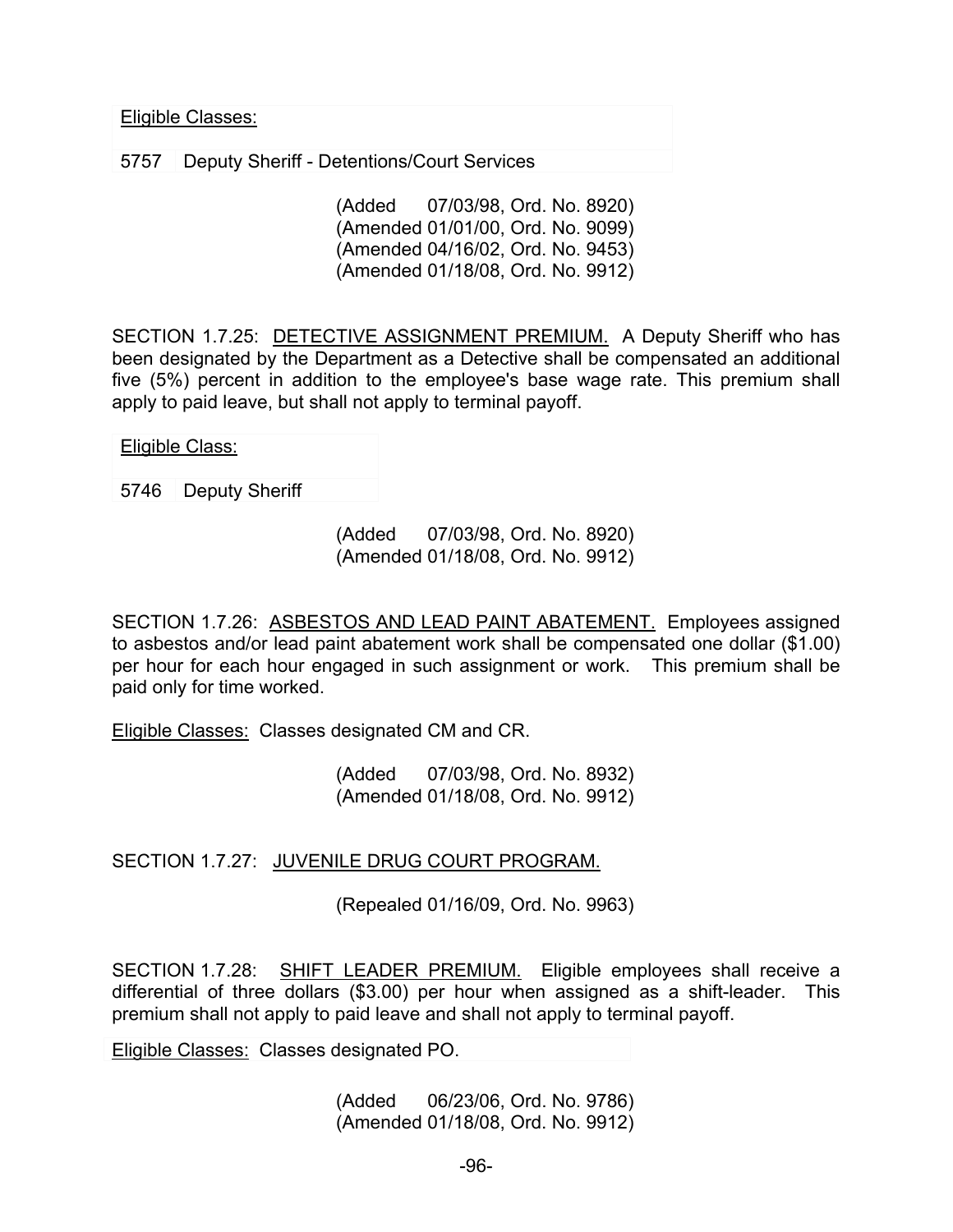### (Amended 09/20/13, Ord. No. 10290)

SECTION 1.7.29: ADMINISTRATIVE SECRETARY IV SPECIAL ASSIGNMENT PREMIUM. Employees in class 002759, Administrative Secretary IV, that provide secretarial support to a Deputy Chief Administrative Officer, Deputy Chief Administrative Officer/Chief Financial Officer or the Deputy Chief Administrative Officer/Director, Health & Human Services Agency shall be compensated an additional ten (10) percent in addition to the employee's base wage rate. This premium shall apply to paid leave, but shall not apply to terminal payoff.

> (Added 07/02/99, Ord. No. 9050) (Amended 12/15/00, Ord. No. 9288) (Amended 10/31/14, Ord. No. 10354) (Amended 07/01/19, Ord. No. 10609)

### SECTION 1.7.30: INFORMATION TECHNOLOGY TWENTY PERCENT (20%) SEVERANCE OPTION.

- (a) Eligibility Conditions. Employees in eligible "in-scope Information Technology classes" listed in Subsection (b) of 1.7.28 (except those employees of the District Attorney, Sheriff, and San Diego County Retirement Association), who elect the option of remaining in classes listed in subsection (b) of 1.7.28 until the transition date of information technology services to the selected service provider may be eligible to receive a severance option in the amount of twenty (20%) of annual salary. Annual salary is defined as twenty-six (26) times the biweekly pay rate set forth in Appendix One of the County's Compensation Ordinance at the employee's appropriate wage step. Eligible employees shall:
	- (1) not have elected to receive an additional retirement service credit of two (2) years,
	- (2) not have accepted a guaranteed offer of employment as provided in the agreement with the service providers(s) selected to provide information technology services, and
	- (3) have terminated from County service as a result of layoff due to the outsourcing of information technology functions, and have neither accepted another County position following their layoff, nor are on a County employment list except with respect to a reinstatement list under Civil Service Rule Section 14.1.10.
- (b) Payment Conditions. Payment under this section shall occur after the information technology and telecommunications services have been transitioned to the service provider pursuant to the outsourcing contract.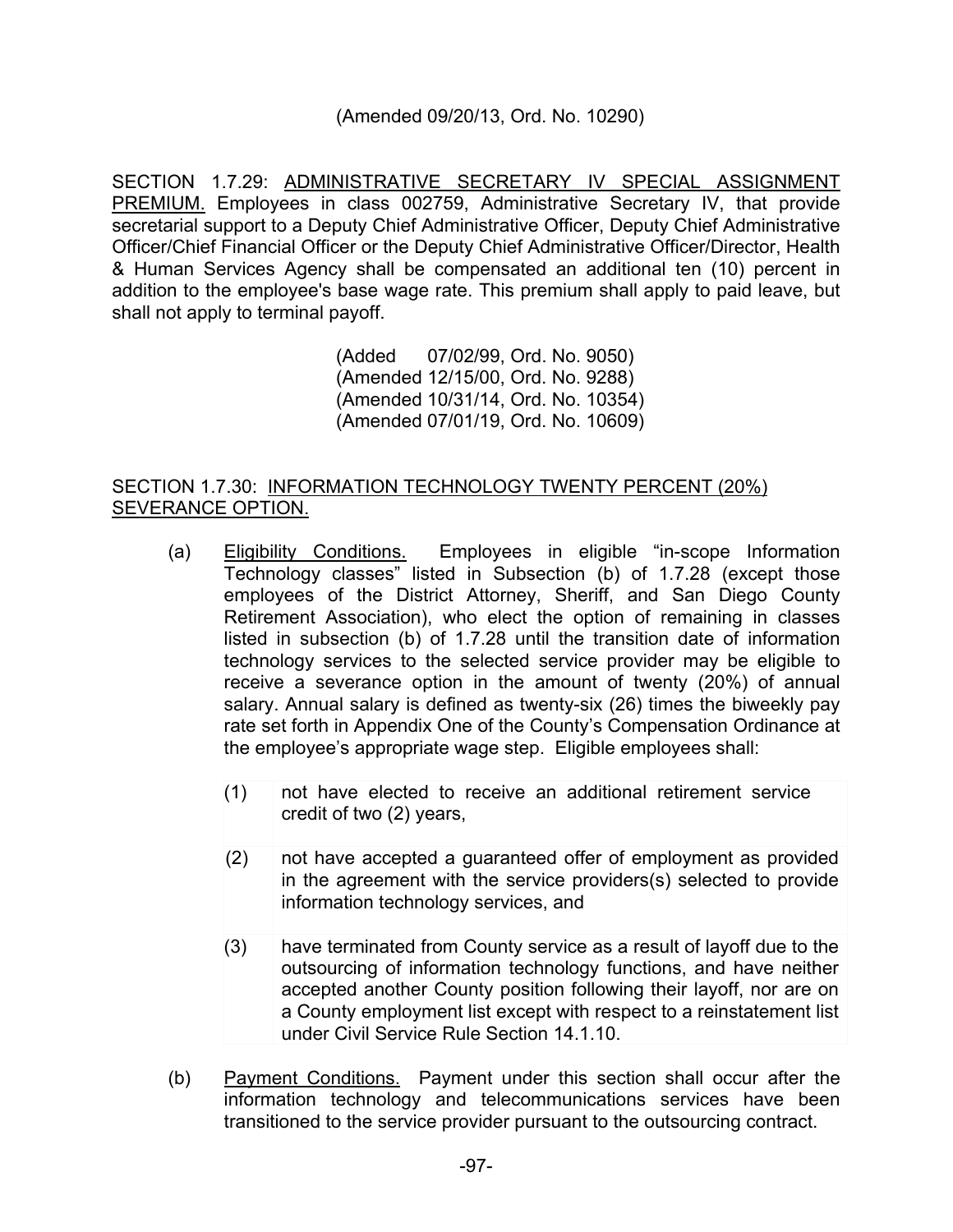#### (Added 11/09/99, Ord. No. 9094)

SECTION 1.7.31: HAZARDOUS INCIDENT RESPONSE TEAM (HIRT) DIFFERENTIAL. Eligible employees shall be paid ten percent (10%) of their base pay when assigned to the Hazardous Incident Response Team (HIRT). This premium shall be paid on paid time off during the employee's HIRT assignment but is not applicable to terminal payoff.

Eligible Classes:

- 4722 Environmental Health Specialist II
- 4723 Environmental Health Specialist III
- 4726 Supervising Environmental Health Specialist

(Added 07/17/01, Ord. No. 9356) (Amended 01/18/08, Ord. No. 9912)

SECTION 1.7.32 ARMED UNIT DIFFERENTIAL. Eligible employees assigned to a position in an Armed Unit that requires the carrying of a firearm shall be paid five (5%) percent higher than their hourly rate. This premium shall be paid for time worked only and shall not apply towards terminal payoff.

Eligible Classes:

- 5065 Deputy Probation Officer
- 5068 Correctional Deputy Probation Officer I
- 5069 Correctional Deputy Probation Officer II
- 5090 Senior Probation Officer
- 5115 Supervising Probation Officer

(Added 07/17/01, Ord. No. 9094) (Amended 09/29/06, Ord. No. 9799) (Amended 01/18/08, Ord. No. 9912) (Amended 06/20/08, Ord. No. 9943) (Amended 07/12/13, Ord. No. 10269) (Amended 09/20/13, Ord. No. 10290)

SECTION 1.7.33: TRAINING DIFFERENTIAL.

(a) Eligible employees shall receive a training differential of three dollars and fifty cents (\$3.50) per hour when assigned to instruct a class. This premium shall not apply to paid leave and shall not apply to terminal payoff.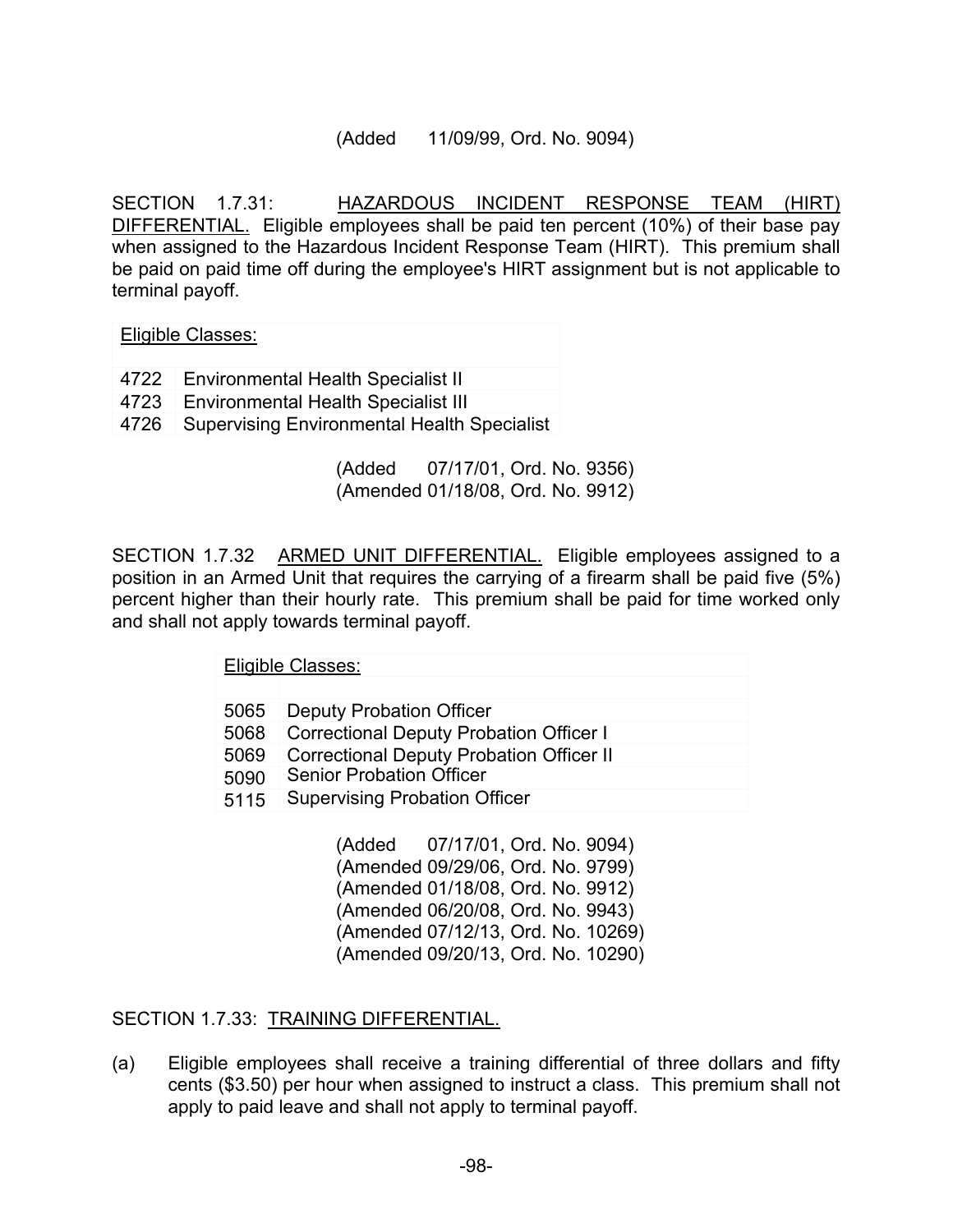#### Eligible Classes: Classes designated SO

(b) Eligible employees shall receive a training differential of three dollars and fifty cents (\$3.50) per hour when assigned to instruct a class. This premium shall not apply to paid leave and shall not apply to terminal payoff.

Eligible Classes: Classes designated PO

(Added 06/23/06, Ord. No. 9786) (Amended 01/18/08, Ord. No. 9912) (Amended 09/20/13, Ord. No. 10290) (Amended 06/26/15, Ord. No. 10367)

### SECTION 1.7.34: NEW HIRE LATERAL INCENTIVE PAY.

New hires who come into the Sheriff's Department from another public law enforcement agency on or after September 30, 2005 with external experience in law enforcement will receive lateral incentive pay of \$1,000 for each full year of external experience brought to the County of San Diego for up to five (5) years of experience or a maximum of \$5,000.

Lateral incentive pay for each full year of qualifying external law enforcement experience will be paid at the following intervals:

|            | \$1,000 - Upon completion of the hiring process,                                    |
|------------|-------------------------------------------------------------------------------------|
| $$1.000 -$ | At the successful completion of the applicable probationary<br>period,              |
| $$1,000 -$ | Every year thereafter on employee's anniversary date, up to the<br>\$5,000 maximum. |

In no event will an employee receive more than the maximum of \$5,000 lateral incentive pay.

Lateral Deputies who are hired into the Department will not be sent to the Academy. They will be assigned directly to the Law Enforcement Services Bureau, Court Services Bureau or Detention Services Bureau.

Eligible Classes: Classes designated DS.

(Added 09/30/05, Ord. No. 9734)

Section 1.7.35: FIRE/LIFE SAFETY PREMIUM.

This section establishes additional compensation for a properly qualified employee who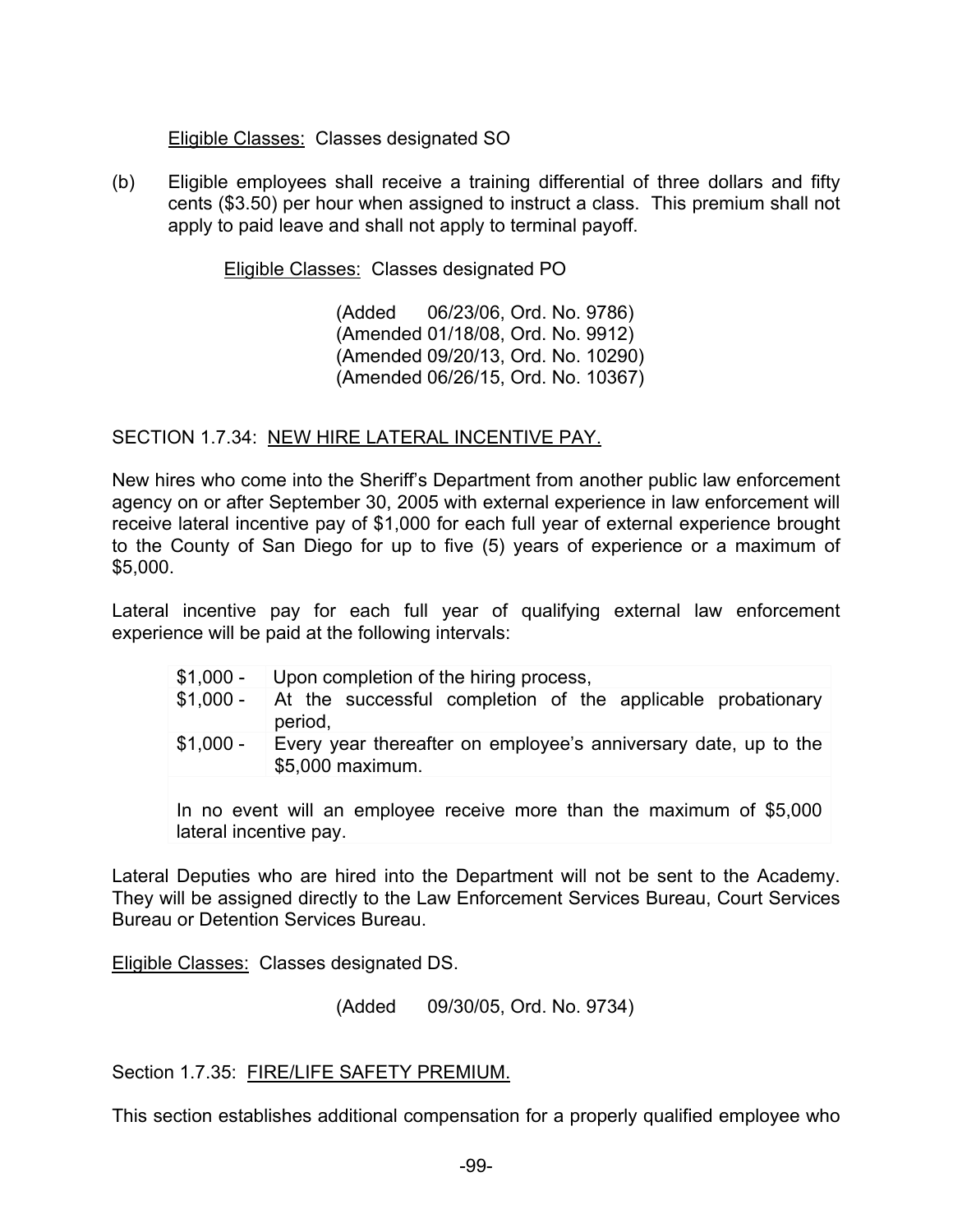possesses a current "Helicopter Pilot Qualification" through Cal Fire or the US Forest Service.

(a) Eligibility. Fire/Life Safety Pilots are defined as those employees who possess a current "Helicopter Pilot Qualification" through Cal Fire or the US Forest Service.

Eligible Classes:

Employees who are assigned to ASTREA on a full time basis in the following classes:

5746 Deputy Sheriff 5790 Sheriff's Sergeant 5780 Sheriff's Lieutenant

(b) Calculation of Premium.

| <b>Fire/Life Safety Premium</b>      | <b>Amount of Premium</b> |
|--------------------------------------|--------------------------|
| Helicopter Pilots assigned to ASTREA | 5% of base pay           |

This premium shall apply for an eighty five (85) hour standard work period. Thereafter, the FLSA regular rate for overtime shall apply. This premium shall apply for time worked and toward paid time off, not including overtime. This premium does not apply towards terminal pay.

(Added 10/21/11, Ord. No. 10175)

SECTION 1.7.36: FIELD TRAINING OFFICER PREMIUM.

(a) Eligible employees in the unit who are designated by the Department shall receive a differential of one dollar and seventy-five cents (\$1.75) per hour when assigned as a Field Training Officer.

Eligible Classes: Classes designated PO.

- (b) The differential provided to Field Training Officers shall not apply toward paid time off or terminal payoff. This differential will only be provided to those officers designated by the appointing authority.
- (c) Employees in the class listed below shall be paid an additional one dollar and twelve cents (\$1.12) per hour for time spent providing on the job training to Animal Control Officer Academy recruits. This premium shall not apply towards paid time off or terminal payoff.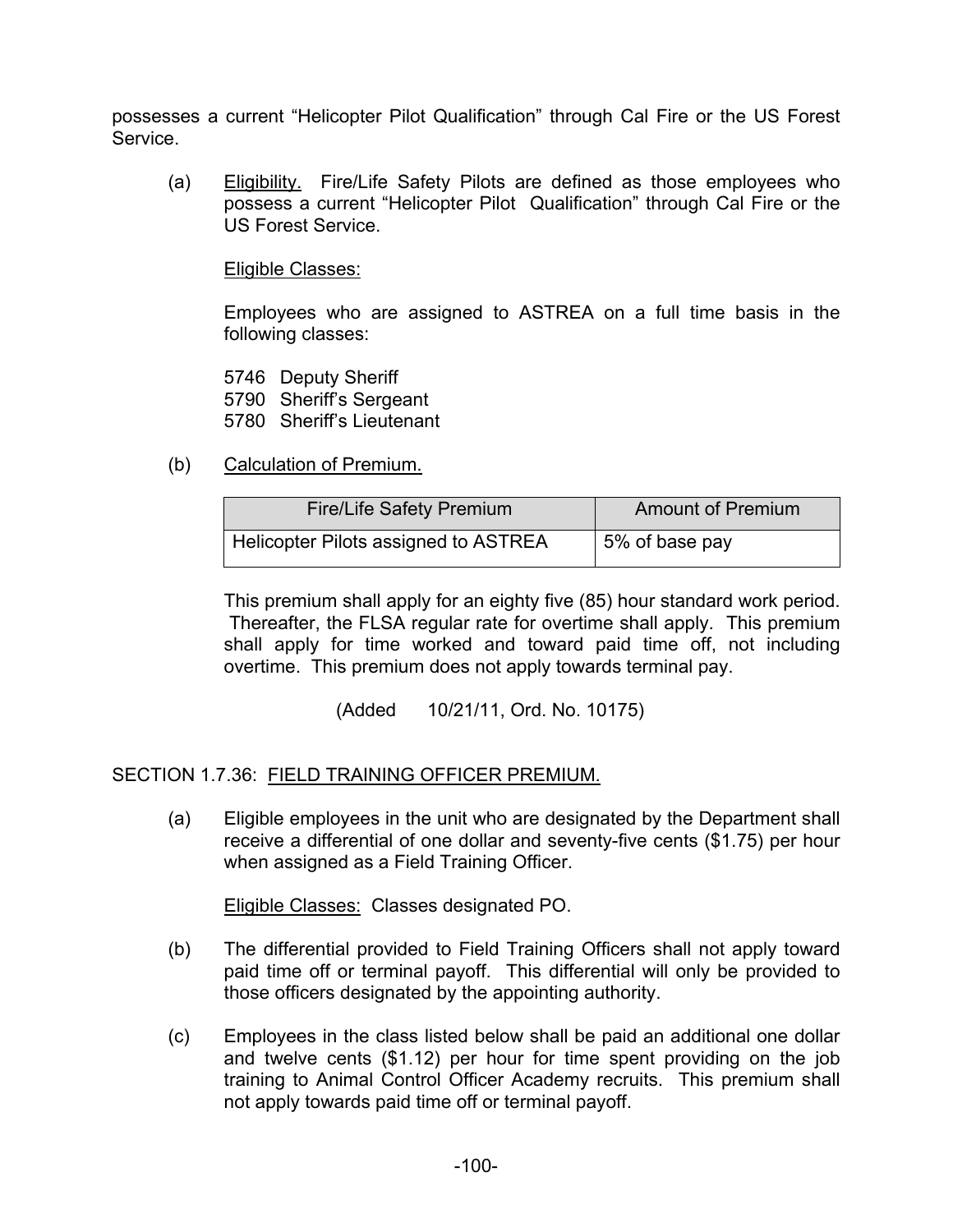Eligible Classes:

 005703 Animal Control Officer (Added 09/20/13, Ord. No.10291) (Amended 10/08/13, Ord. No. 10293)